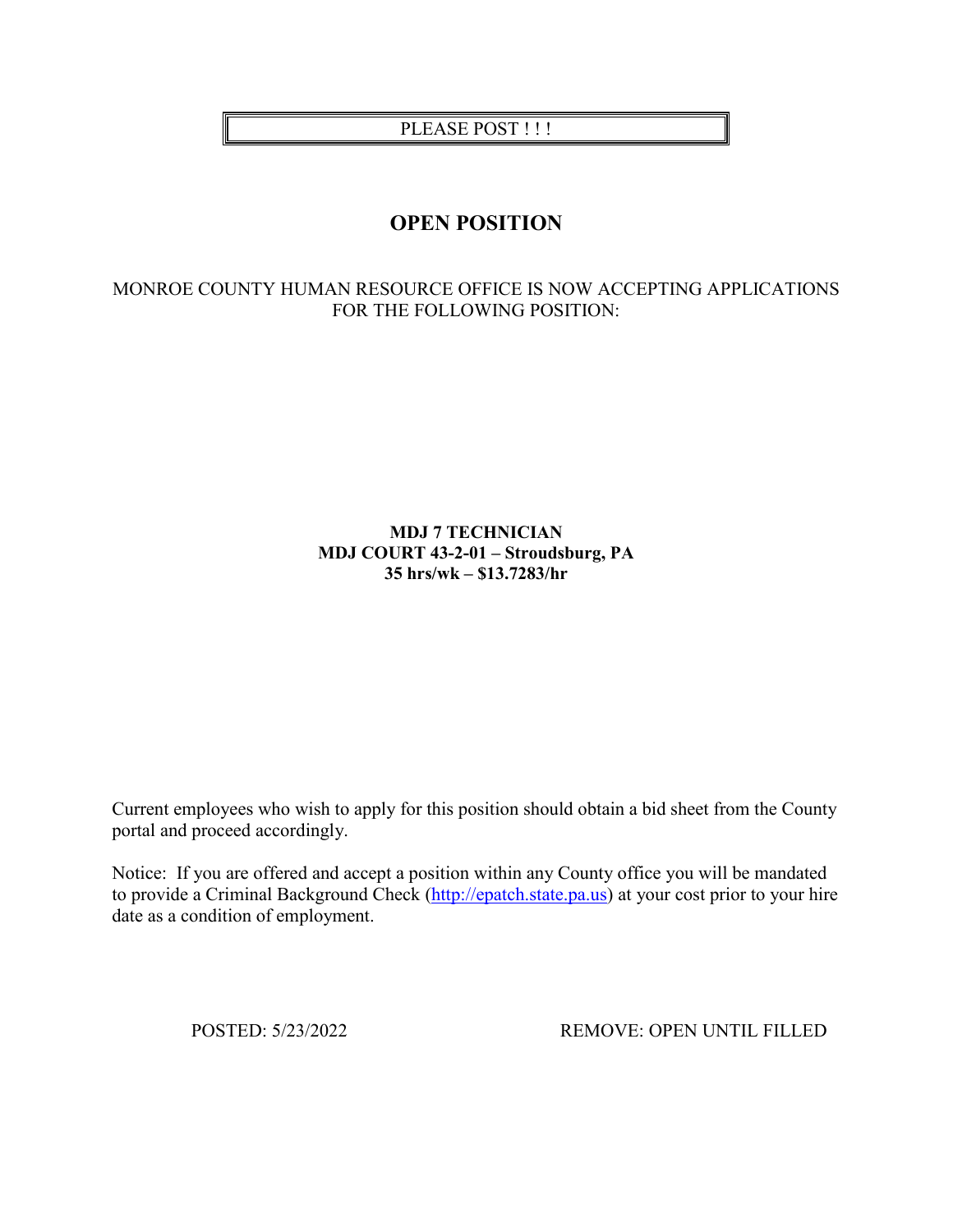# **MONROE COUNTY, PENNSYLVANIA CLASSIFICATION SPECIFICATION**

### **CLASSIFICATION TITLE: 7 TECHNICIAN – COURTS**

### **PURPOSE OF CLASSIFICATION**

The purpose of this classification is to provide direct administrative, clerical and procedural support to the 43<sup>rd</sup> Judicial District Magisterial District Court system, including the Magisterial District Judge, Magisterial District Court Staff, and other Court Departments as required. Duties and responsibilities include, but are not limited to: case processing within the Magisterial District Court and between various departments, assisting the Magisterial District Judge with work/office related functions, assisting with all general office functions.

### **ESSENTIAL FUNCTIONS**

#### **The following duties are normal for this position. These are not to be construed as exclusive or all-inclusive. Other duties may be required and assigned.**

Performs customer service functions in person, by telephone, or by email; provides information or assistance regarding court services, activities, forms, procedures, fees, or other issues; responds to routine questions from staff, outside agencies, the public or other individuals as necessary; provides information accordingly; refers complaints/problems to appropriate supervisors.

Inputs and processes complaints, citations, dispositions and judgments in the state court case management computer system; ensures that information is accurate and complete; updates and/or makes corrections as necessary to case information; processes documentation within designated timeframes and per established procedures; maintains confidentiality of all information as required; schedules hearings and trials for cases as required by rules of court; prepares subpoenas as requested; arranges prisoner transportation; apprises all parties of changes in event scheduling.

Keeps apprised of changes in equipment and software; learns new programs and uses various computer software in the preparation of documents, case tracking and maintenance; attends all meetings and trainings as required.

Types, drafts and prepares various correspondence to include letters, memorandums, reports and other documents; reviews information for accuracy and completeness; makes corrections and/or additions as needed; maintains copies for departmental files and future reference.

Accepts and receipts payments of various payment methods for fines, costs, bail, collateral and other required fees; performs daily deposit functions; makes deposits into proper bank accounts; accounts for proper amount of change in change fund; creates and prints checks as required; reconciles court bank account as required.

Assists 10 Advanced Technician with closing, boxing, archiving and/or purging outdated files in accordance with relevant rule, law and procedures setting forth record retention schedules.

Utilizes various office equipment such as personal computer, fax machine, photocopier, and other equipment as necessary to perform daily duties; notifies 10 Advanced Technician of any necessary maintenance and repair needs; keeps apprised of changes in equipment.

Notifies 10 Advanced Technician of any need for office supplies, postage and other necessities; receives supplies and distributes accordingly.

Receives incoming mail, UPS parcels, and overnight packages; opens, sorts and distributes to appropriate individuals; prepares certified letters and outgoing mail.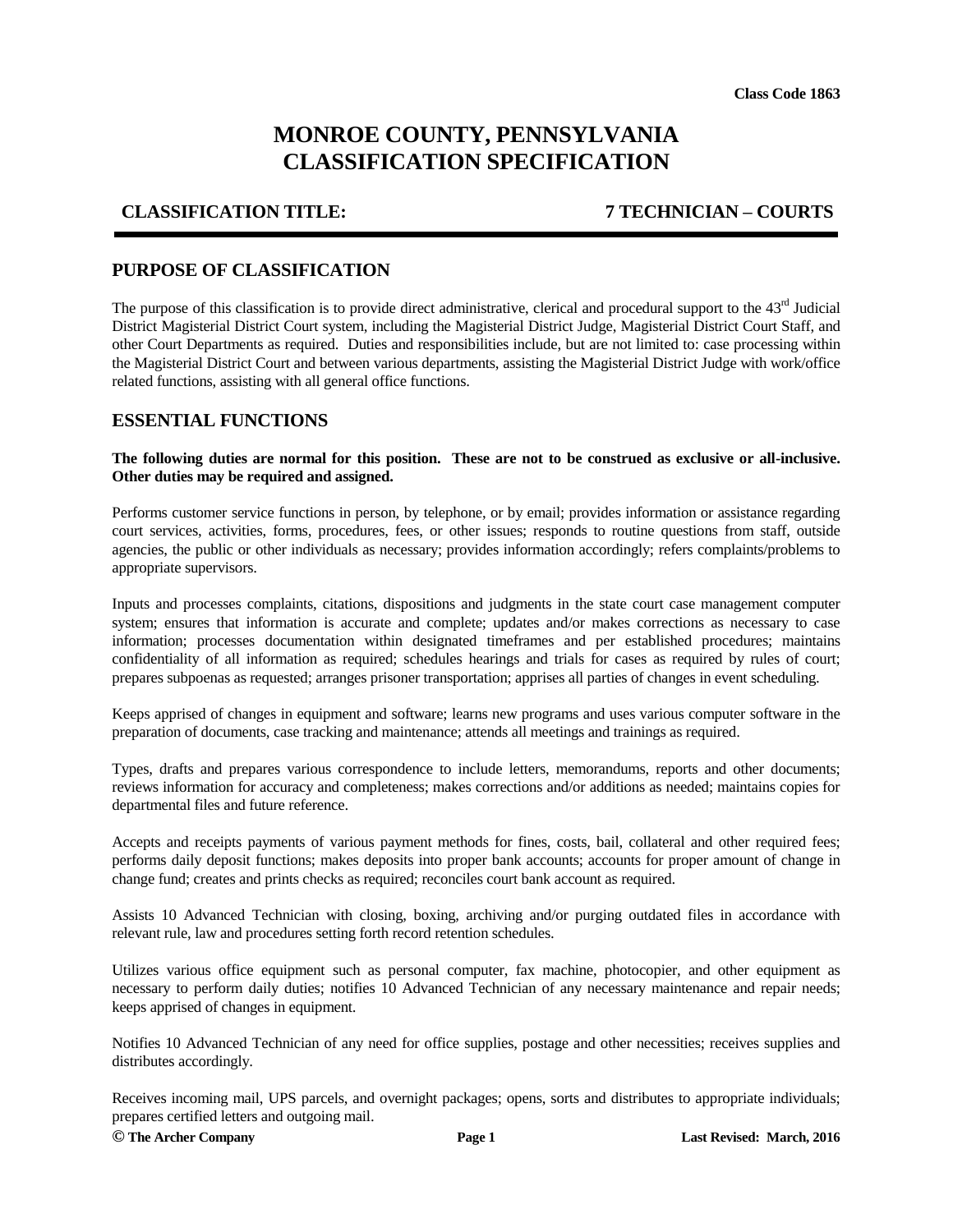# **ADDITIONAL FUNCTIONS**

Exhibits understanding and employs principles of confidentiality.

Displays professionalism and conflict resolution skills when dealing with court users, the public, and colleagues as necessary.

Works collaboratively with colleagues and employees of the Court and County.

Able to work in an environment with varying levels of authority.

Exhibits willingness and ability to adapt to change.

Able to work independently and with minimal supervision; able to exercise discretion and exhibit problem-solving skills.

Performs other related duties as assigned by the President Judge, District Court Administrator, Deputy Court Administrator, Special Courts, or his/her designee.

Understands and exhibits appropriate courtroom decorum.

# **MINIMUM QUALIFICATIONS**

High school diploma or GED; supplemented by six (6) months of previous experience and/or training that includes general administrative and clerical responsibilities required; or any equivalent combination of education, training, and experience which provides the requisite knowledge, skills, and abilities for this job.

## **PERFORMANCE APTITUDES**

Data Utilization: Requires the ability to review, classify, categorize, prioritize, and/or analyze data. Includes exercising discretion in determining data classification, and in referencing such analysis to established standards for the purpose of recognizing actual or probable interactive effects and relationships.

**Human Interaction**: Requires the ability to provide guidance, assistance, and/or interpretation to others regarding the application of procedures and standards to specific situations.

**Equipment, Machinery, Tools, and Materials Utilization**: Requires the ability to operate, maneuver and/or control the actions of equipment, machinery, tools, and/or materials used in performing essential functions.

**Verbal Aptitude**: Requires the ability to utilize a wide variety of reference, descriptive, and/or advisory data and information.

**Mathematical Aptitude**: Requires the ability to perform addition, subtraction, multiplication, and division. Requires the ability to count money and distribute appropriate change to paying customers.

**Functional Reasoning**: Requires the ability to apply principles of rational systems; to interpret instructions furnished in written, oral, diagrammatic, or schedule form; and to exercise independent judgment to adopt or modify methods and standards to meet variations in assigned objectives.

**Situational Reasoning**: Requires the ability to exercise judgment, decisiveness and creativity in situations involving evaluation of information against measurable or verifiable criteria.